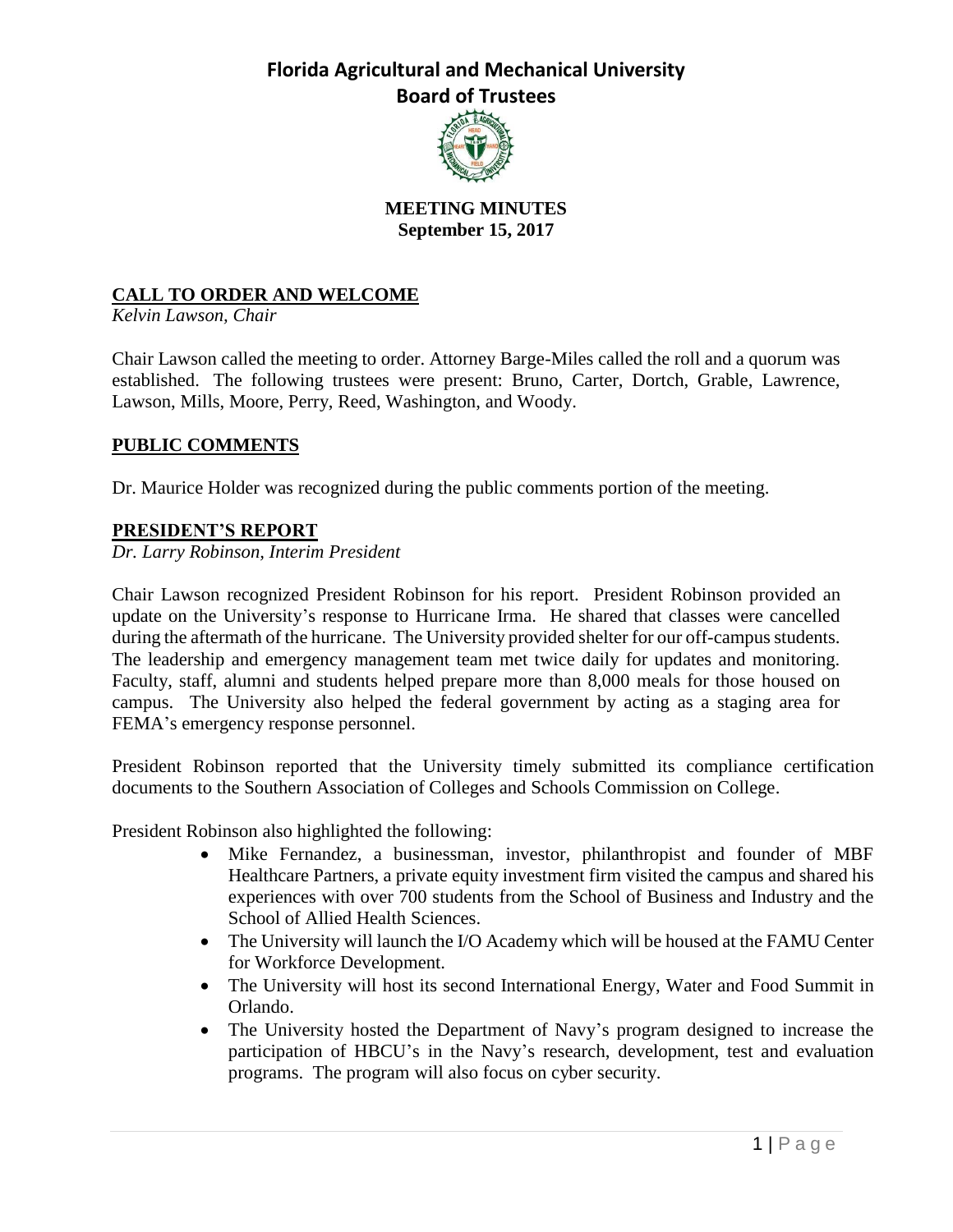

- U.S. News & World Report released the following rankings:
	- o FAMU is the Number one (1) public HBCU in the nation
	- o FAMU is number six (6) overall for public and private HBCU's
	- o FAMU is in the tier one list of "Best National" colleges and universities
	- o FAMU is ranked number 207 out of 1600 colleges and universities in the nation.
- According to "Diverse: Issues in Higher Education" FAMU is:
	- o The number one (1) HBCU in producing African American students with bachelor degrees.
	- o Number four (4) in Universities producing African American students with bachelor degrees.
	- o Number two (2) in the nation of ALL universities in producing African American's with doctoral degrees.

## **STANDING COMMITTEE REPORTS**

Chair Lawson recognized the Committee chairs to present their respective reports.

### **Academic and Student Affairs**

*Trustee Matthew Carter, Chair*

Trustee Carter reported that the Academic and Student Affairs Committee met on September 5, 2017. He stated that the four action items are included in the consent agenda.

- A request for a leave of absence without pay for Dr. Ann Kimbrough
- A request for leave of absence with pay for Dr. Amber Golden
- The new Student Education Records policy
- The request for approval of the Research Foundation

The Committee also heard from Provost Wright, who provided an update on the Academic Program Action Plans. In addition, he provided an update on enrollment. As of September 5, the University's enrollment was 9,811. Dr. Paul Shirk provided an update regarding the proposed USDA Entomology Building; Dr. William Hudson, Jr., provided an update on the 2+2 program and on recruitment efforts for 2017-2018; Bryan Smith provided an update on the hazing prevention initiatives; and Dr. Anika Fields provided an update on mental health initiatives.

Provost Wright and Dr. Edington provided an update on program improvement strategies. They shared an example of the types of reviews that will take place with each of the colleges and schools. Dr. Edington stated that the focus of this effort is to make sure that 1) the colleges and schools have identified the key priorities that they need to focus on that align with the president's goals, the strategic plan goals, and high level institutional priorities 2) in terms of evaluating, score cards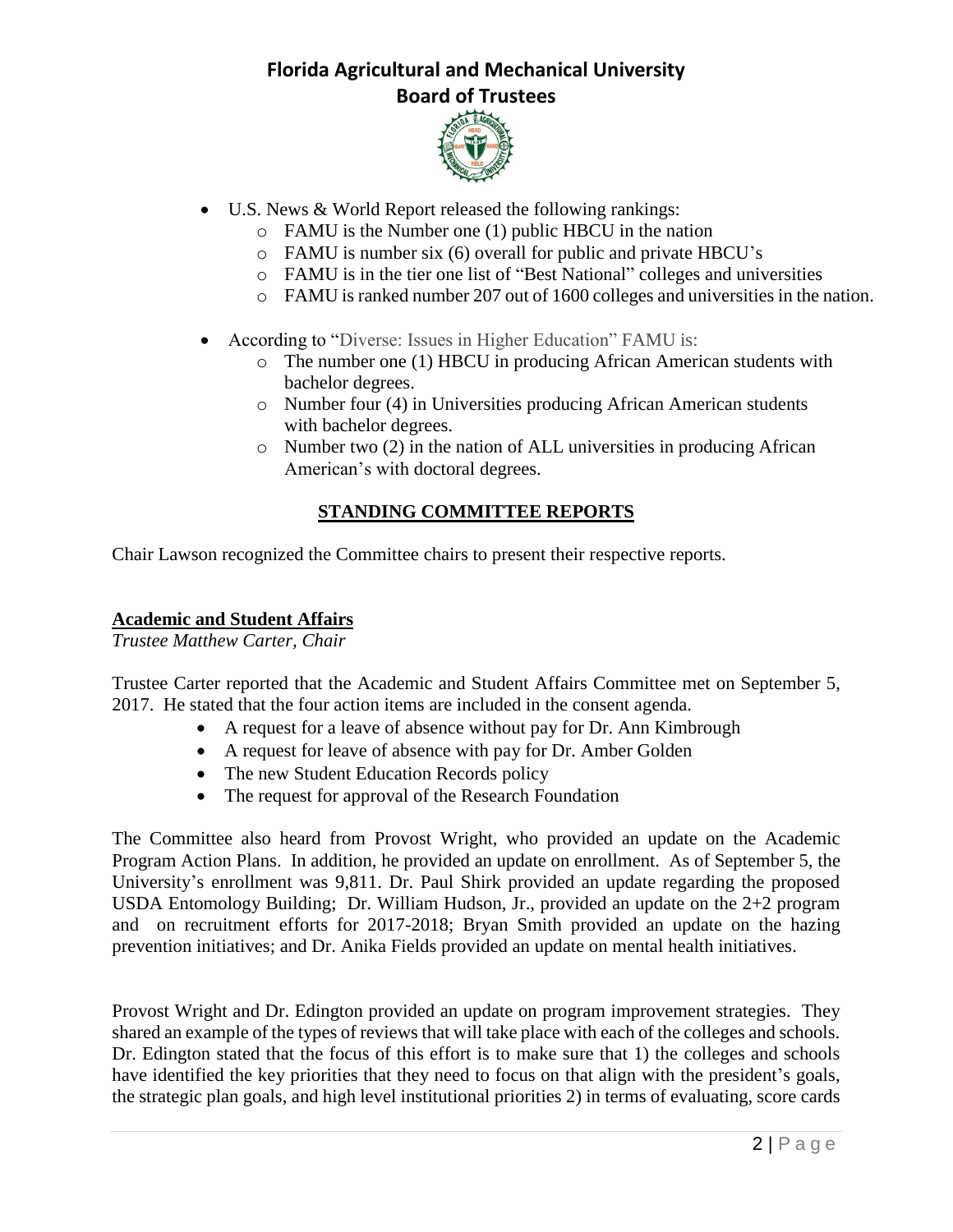

and dashboards will be developed for the programs to increase accountability with respect to leadership in these areas. He reported that he has met with all of the deans and gave instructions and guidance on how to develop program improvement plans and action plans. These plans will address four key areas:

- o admissions policies
- o curriculum development
- o academic support
- o faculty development

Dr. Edington said that these areas are the cornerstones of successful programs. Key performance indicators have also been identified to help pinpoint areas that need increased monitoring.

#### **Athletics**

*Kelvin Lawson, Chair*

Chair Lawson shared that the Athletic Committee was not able to meet due to the hurricane. He noted that the Committee will continue to work with AD Overton and staff to resolve the athletic deficit. He shared that this past year, Athletics finished with a small surplus.

#### **Audit and Compliance**

*Trustee Craig Reed, Chair*

Chair Lawson recognized Trustee Reed for the Audit and Compliance Committee update. Trustee Reed shared that the Committee recommended approval of the 2017-2018 Risk Assessment and internal audit plan for the Division, as well as the Annual Report for the 2016-17 fiscal year. He also reported the following:

- The Division completed 11 audits during the 2016-17 fiscal year and had two audits on the work plan that were not completed.
- During 2016-17, 51 investigative cases were received, 8 investigative reports were issued, 10 complaints were referred to other departments for investigation, 18 were closed without investigation, and 15 are in process.
- The compliance officer should be hired by the end of October.
- The status of implementation of corrective actions for audit findings showed that six findings had not been corrected and 27 findings had been corrected.
- The audit of the Rattler Boosters by Ernst & Young is expected to be completed by the end of November.
- The Athletic Department audit for the 2015-16 fiscal year indicated that there were no deficiencies in internal control over financial reporting or compliance issues to be reported. One management letter comment was received regarding timeliness of responses to the auditor's information requests.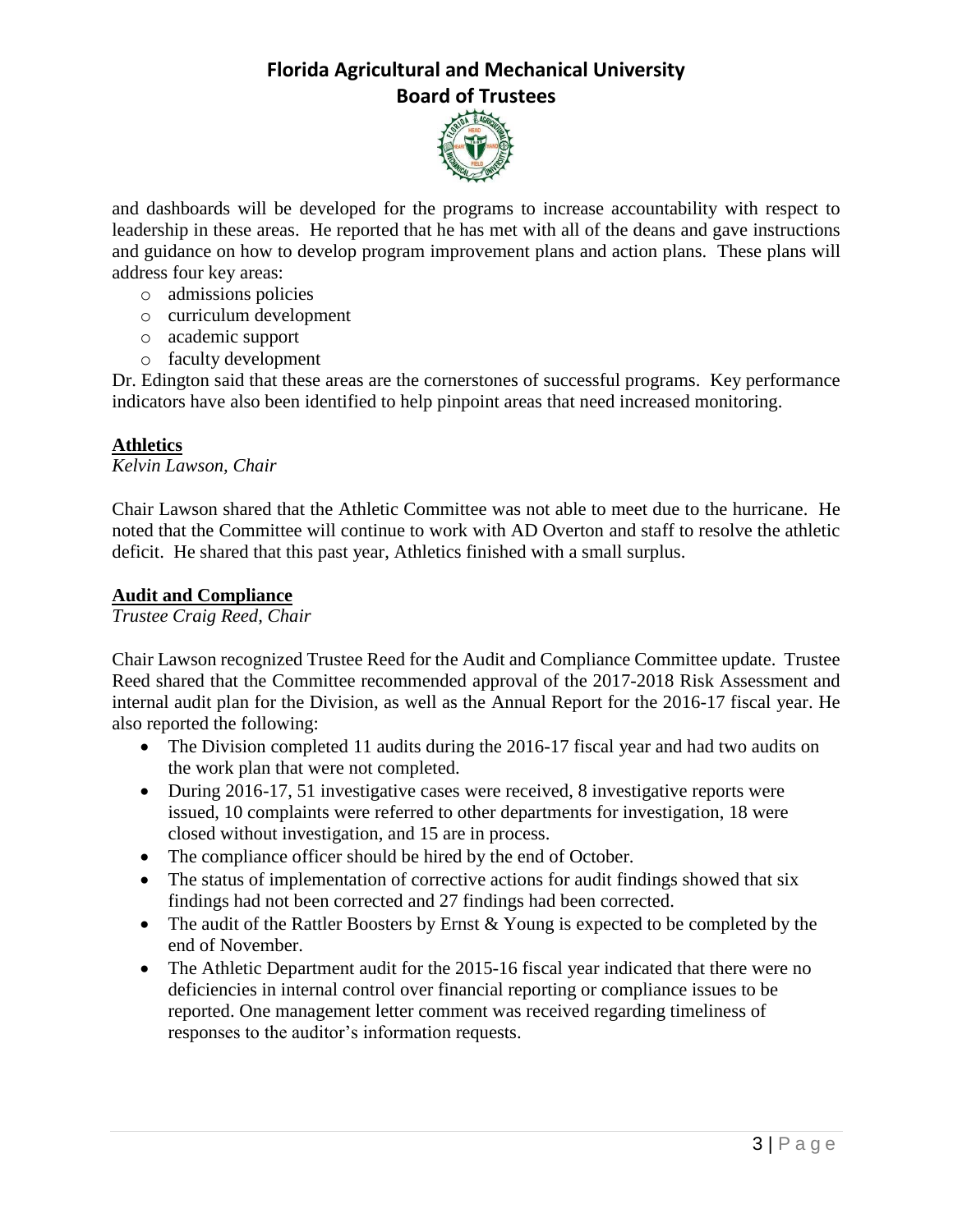

# **Budget, Finance and Facilities**

*Trustee Kimberly Moore, Chair*

Trustee Moore reported that the committee met on September 1, 2017 and recommended approval of the Campus Development Agreement Extension, the Law School Test Prep Fee with deferment of fee collection, and the continuation of the Contractual Agreement for the Application Services Provider, Sierra-Cedar. The Committee also heard presentations on the Center for Access and Student Success, the Public Private Partnership, University construction and the quarterly cost savings update.

Trustee Moore shared that the Committee is planning to host a housing workshop within the next few weeks. The workshop will include a tour of the University's housing facilities.

### **Direct Support Organizations**

*Trustee Thomas Dortch, Chair*

Trustee Dortch reported that current giving as of September 6, 2017, is \$694,527.00 in cash and pledges, compared to approximately \$874,000.00 this same period last year. He stated that VP Cotton presented a plan for a \$125 million dollar capital campaign at the FAMU Board of Trustees (BOT) Retreat in August. Trustee Dortch stated that he will call a meeting of the Committee to consider approval of the capital campaign.

Trustee Dortch provided the following updates:

- Dr. Robinson delivered the keynote address at the fundraising breakfast for the FAMU NAA NW Regional Conference in Chicago, IL.
- Mrs. Carmen Cummings Martin, Senior Executive Director of the Office of Alumni Affairs is co-chairing the steering committee for Homecoming 2017.
- The FAMU Foundation's endowment stands at \$123,000,000, as of June 30, 2017.
- The Rattler Boosters Board adopted a name change; new by-laws have been approved by their Board, and they obtained legal representation to register the 501(c)(3) with the state.
- Two new Booster staff were hired: Executive Director and Director of Advancement for Major Gifts.

### **Governance**

*Trustee Harold Mills*

Trustee Harold Mill, the new chair of the Governance Committee reported that the Committee did not meet on September 8, 2017 because of Hurricane Irma. He stated that he plans to call a meeting of the Governance Committee within the next couple of weeks to discuss the presidential evaluation process and the next steps regarding the board performance survey. Both of these matters were included as discussion items on our committee's agenda. He also stated that he plans to recommend the following to the Committee, for its consideration: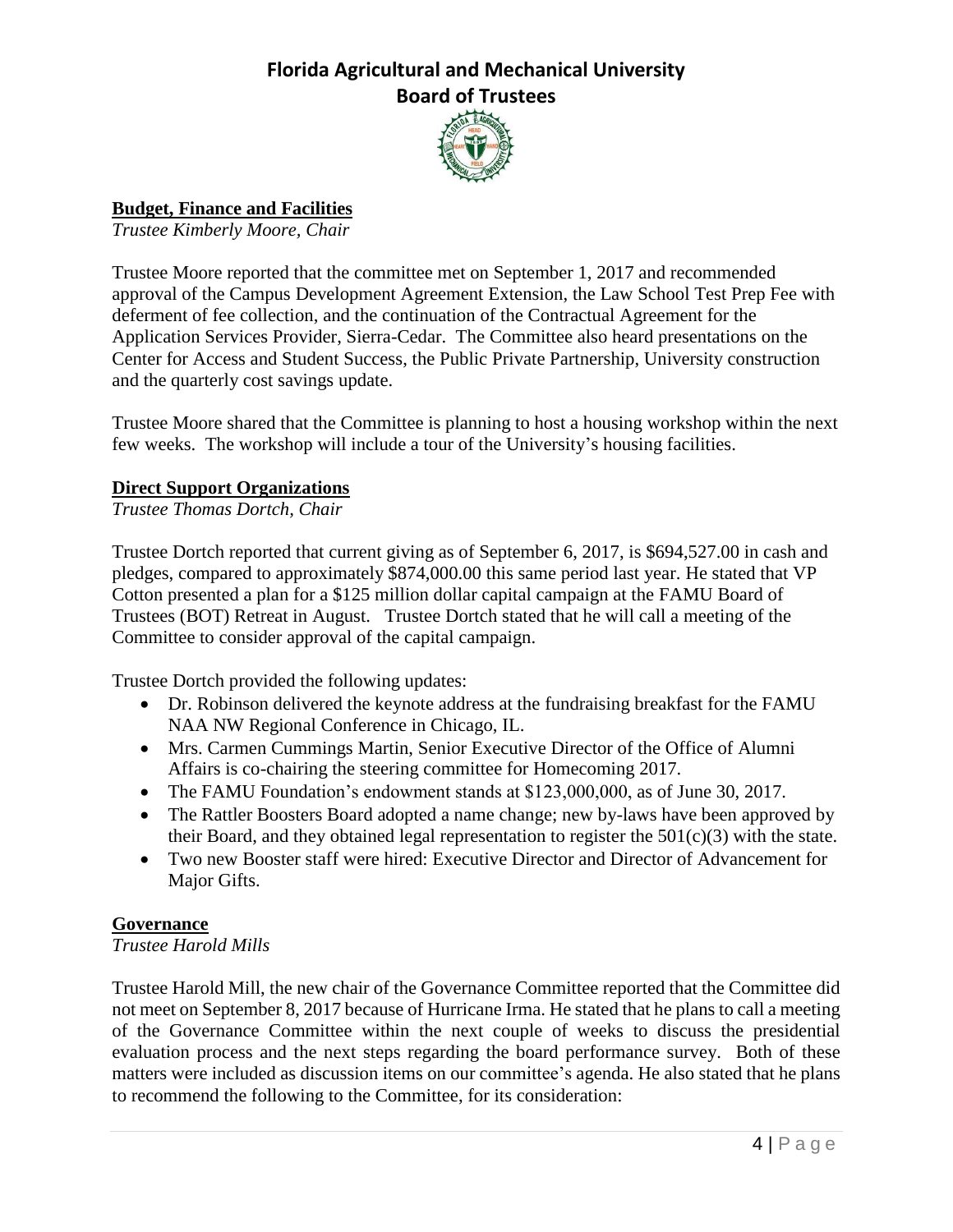

- 1. That they utilize the evaluation tool that the Board previously used; and
- 2. That they follow the established evaluation process, which would include the adoption of a timeline.

Trustee Mills said that he plans to submit a status report to the Board regarding the Committee's plans for each of these items and indicate the next steps.

Trustee Mills then recognized Mrs. Carrie Gavin, Director of Equal Opportunity Programs for update on the Equity Report, which was on the consent agenda.

#### **Law** *Trustee Belvin Perry, Chair*

Trustee Perry reported that the Special Committee on the College of Law did not meet, due to the residual effects of Hurricane Irma. He stated that he plans to call a meeting of the Committee within the next couple of weeks to select a new date for the site visit and to review documentation that was requested from the College of Law. He also plans to disseminate the information to the committee, for their review and discussion. The Board liaison will notify the Board of the new meeting date.

#### **Presidential Leadership**

*Trustee Thomas Dortch*

Committee chair Trustee Thomas Dortch shared that the Presidential Leadership committee met on Thursday, September 7, 2017. The Committee recommended approval of the contract extension for interim President Larry Robinson. The extension was necessary because his then current contract expired at midnight on September 14, 2017. He noted that during a special meeting of the Board on September 12, 2017, the Board unanimously approved an extension of Dr. Robinson's contract. The new term is from September 15, 2017 through September 14, 2018.

Trustee Dortch reported that the Committee then considered the final presidential profile report from their consultant, RHR International. The committee voted to recommend that the Board adopt the Final Presidential Profile Report compiled by RHR International.

He indicated that the next steps will include staying in contact with the consultants and following the dictates of the Board regarding selecting a permanent president of Florida A&M University.

### **Strategic Planning and Performance Measures**

*Trustee Nicole Washington*

Trustee Washington reported that the Strategic Planning and Performance Measures Committee did not meet, due to the hurricane. She recognized Vice President Maurice Edington for a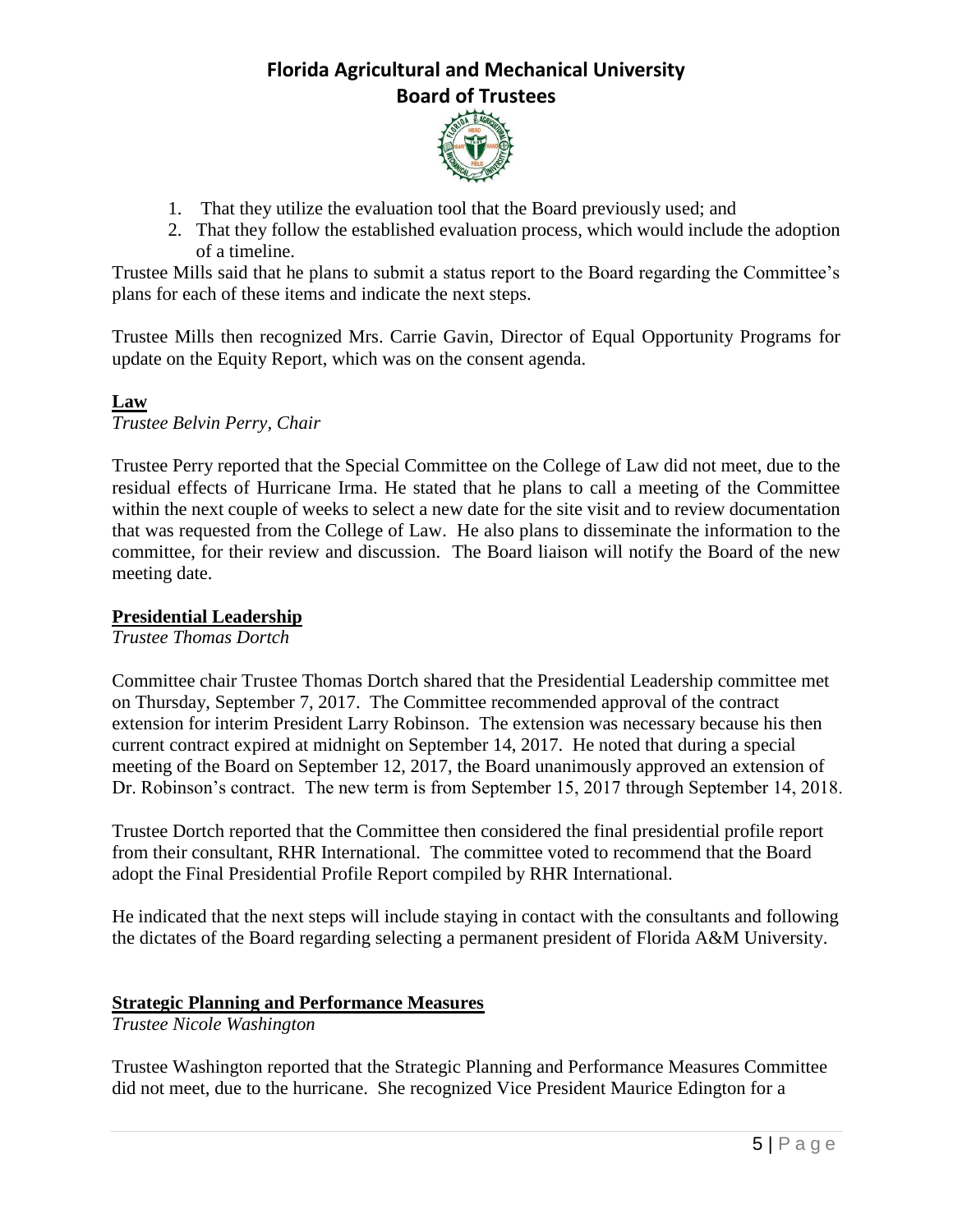

committee update. He provided an update on the strategic plan initiative budget and shared the scorecard, which will monitor the University's progress on the initiatives. The software that will be used will allow real-time feedback on the progress.

Dr. Edington highlighted Strategic Priority 2: Excellent and renowned faculty. The faculty development aspect of the plan was allocated \$390,000 for year one. That initiative is expected to impact several key metrics, including: graduation rates, retention rates, licensure pass rates, research expenditures and enrollment in online courses.

### **CONSENT AGENDA**

Chair Lawson identified each item on the consent agenda and asked if there were any changes. Chair Lawson asked for a motion to approve the Consent Agenda. It was moved for approval by Trustee Carter and seconded by Trustee Woody and the motion carried. The consent agenda included the following items:

| <b>Board of Trustees (BT)</b>                         |                                                    |
|-------------------------------------------------------|----------------------------------------------------|
| BT <sub>1</sub>                                       | August 18, 2017 Minutes                            |
|                                                       |                                                    |
| <b>Academic and Student Affairs Committee (ASA)</b>   |                                                    |
| ASA1                                                  | LWOP Dr. Ann Kimbrough                             |
| ASA2                                                  | LWP Dr. Amber Golden                               |
| ASA3                                                  | Re-establishment of the<br>FAMU<br>Research        |
| Foundation                                            |                                                    |
| ASA4                                                  | <b>Student Education Records Policy</b>            |
|                                                       |                                                    |
|                                                       | <b>Audit and Compliance Committee (AC)</b>         |
| AC1                                                   | 2017-2018 Risk Assessment and Work Plan            |
| AC2                                                   | 2016-2017 Annual Report                            |
|                                                       |                                                    |
| <b>Budget, Finance and Facilities Committee (BFF)</b> |                                                    |
| BFF1                                                  | <b>Campus Development Agreement Extension</b>      |
| BFF <sub>2</sub>                                      | Law School Test Prep Fee                           |
| BFF3                                                  | <b>Contract with Application Services Provider</b> |
| BFF4                                                  | <b>Revised CIP List</b>                            |
|                                                       |                                                    |
| <b>Governance Committee</b>                           |                                                    |
| G1                                                    | <b>University Equity Report</b>                    |
|                                                       |                                                    |
| <b>Presidential Leadership Committee</b>              |                                                    |
| PL <sub>1</sub>                                       | Adoption of the "Revised Presidential Profile"     |
|                                                       | Report"                                            |